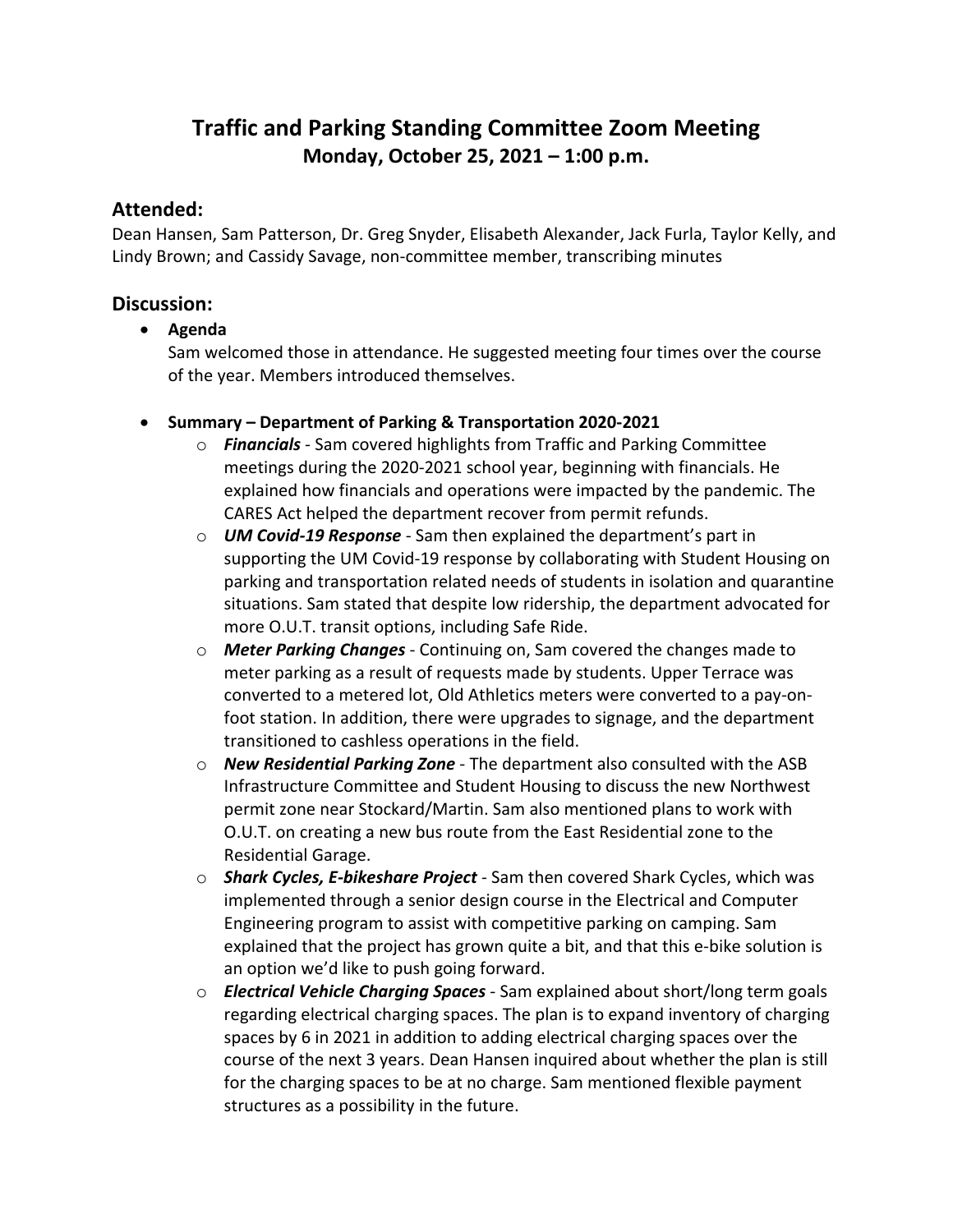- o *Movement to Service Orientation* ‐ Sam went on to explain a movement for the department towards a service orientation, displaying more empathy while balancing the needs of faculty/staff and students with construction obstacles on campus.
- o *Still Considering* ‐ Items discussed in 2020‐2021 that are still being considered was next on the agenda. Sam disclosed that an assistantship beta parking permit was talked about with leadership but did not get approval to move forward. The permit was to serve as a "commuter plus" per say, giving graduate students access to some faculty/staff lots. The other item of consideration is Parking Logix, which involves parking sensors for counting spaces to show if lots are full before you have to enter and search the lot for a space. Sam stated there was some pushback because of optics on a traditional campus.

#### **New Business**

*Parking and Transportation Brainstorm* Sam asked members in attendance to navigate to https://easyretro.io/publicboard/jTfVnCgr54MkQ3s0OgqBpR5eyXi2/8311d9b6‐c331‐ 4d02‐87d9‐731249ae32b1 to participate in an ongoing Parking and Transportation Brainstorm Session, where there are multiple questions and ideas presented. Sam encouraged members to vote on these trending topics to address in future committee meetings.

- $\circ$  Jack Furla opened discussion, allowing that he has noticed more people back on campus, as well as increased parking enforcement. He stated he still thinks the parking space counting would be very helpful, as Commuter parking will always be an issue students will continue to complain about.
- o Sam stated that it has been challenging selling Park‐N‐Ride permits and stated that there are ideas regarding renaming Park‐N‐Ride and Commuter permit lots. He stated things still need to be worked out, but mentioned cost restructuring with busier Commuter lots, such as those near the Ford Center and Tad Smith Coliseum. Greg Snyder responded that through promoting, sell the bus as a more viable options, highlighting that parking out and riding in saves time.
- $\circ$  Elisabeth Alexander brought up the meter parking area in the HFL lot, explaining that faculty and staff are frustrated with the traffic congestion it causes. She also stated that students looking for a meter space in that lot are more likely to park in the Faculty/Staff spaces whenever there is no meter space open.
- $\circ$  Dean discussed the possibility of Parking Logix being linked to an app that would tell people how many spaces were available. Sam stated the operation would be expensive and comes with a lot of infrastructure, but that it is good to hear students like the idea and that it is getting positive feedback.
- $\circ$  Greg mentioned using a Qualtrics survey for feedback for the shuttles. Sam mentioned we created some surveys some years back but that was a good idea and something we need to look into for this school year. Cassidy Savage posted